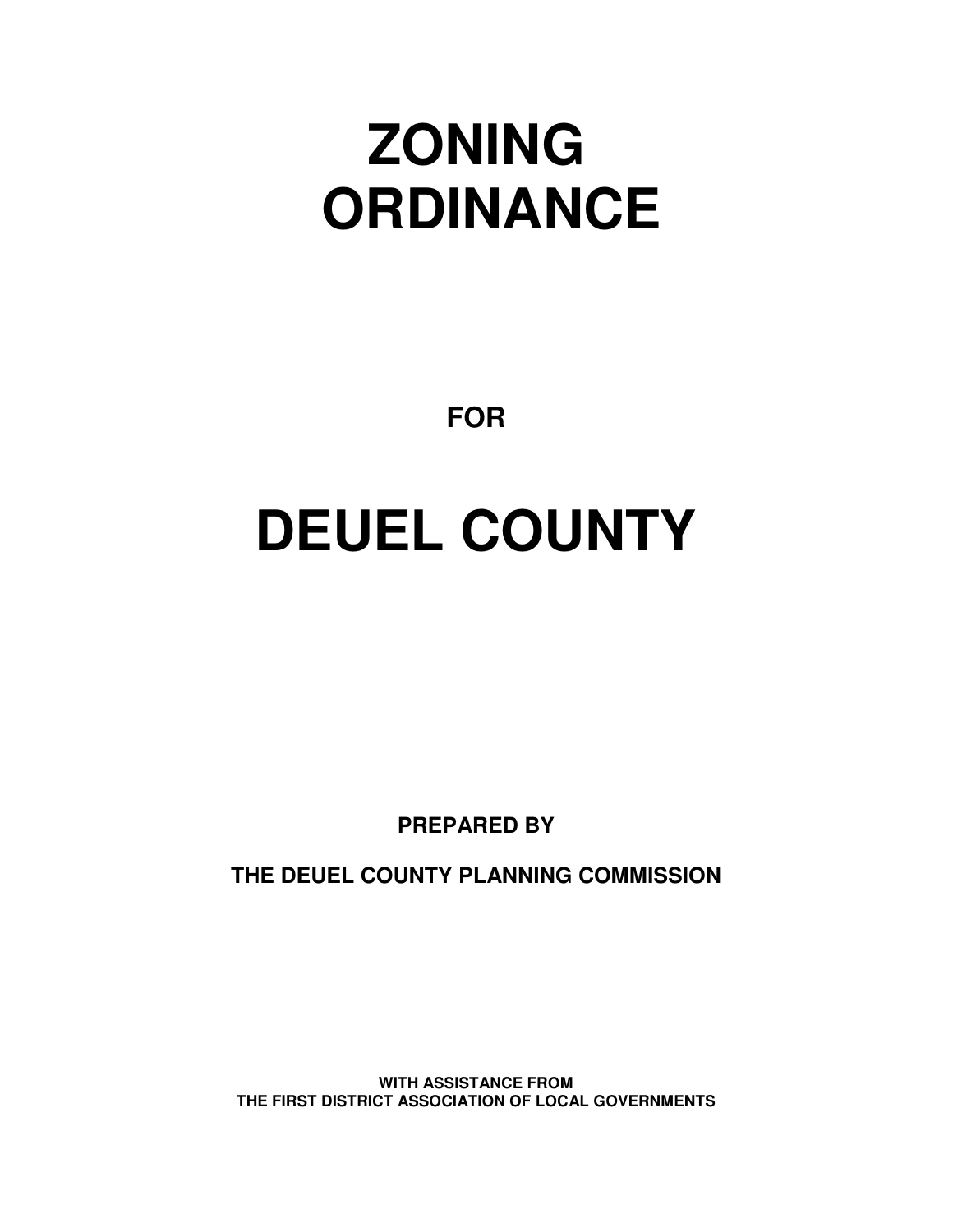### **Zoning Ordinance**

#### **Deuel County, South Dakota**

Notice of Public Hearing (Planning Commission/County Commission) Published: March 24 & 25, 2004

Public Hearing held by Planning Commission: April 6, 2004 and May 11, 2004 **Planning Commission Adoption and Recommendation: May 11, 2004**

Public Hearing and First Reading held by County Commission: May 11, 2004 **Public Hearing and Second Reading held by County Commission: July 6, 2004 Notice of Adoption Published: July 13,14, 20, and 21, 2004 Effective Date: August 12, 2004**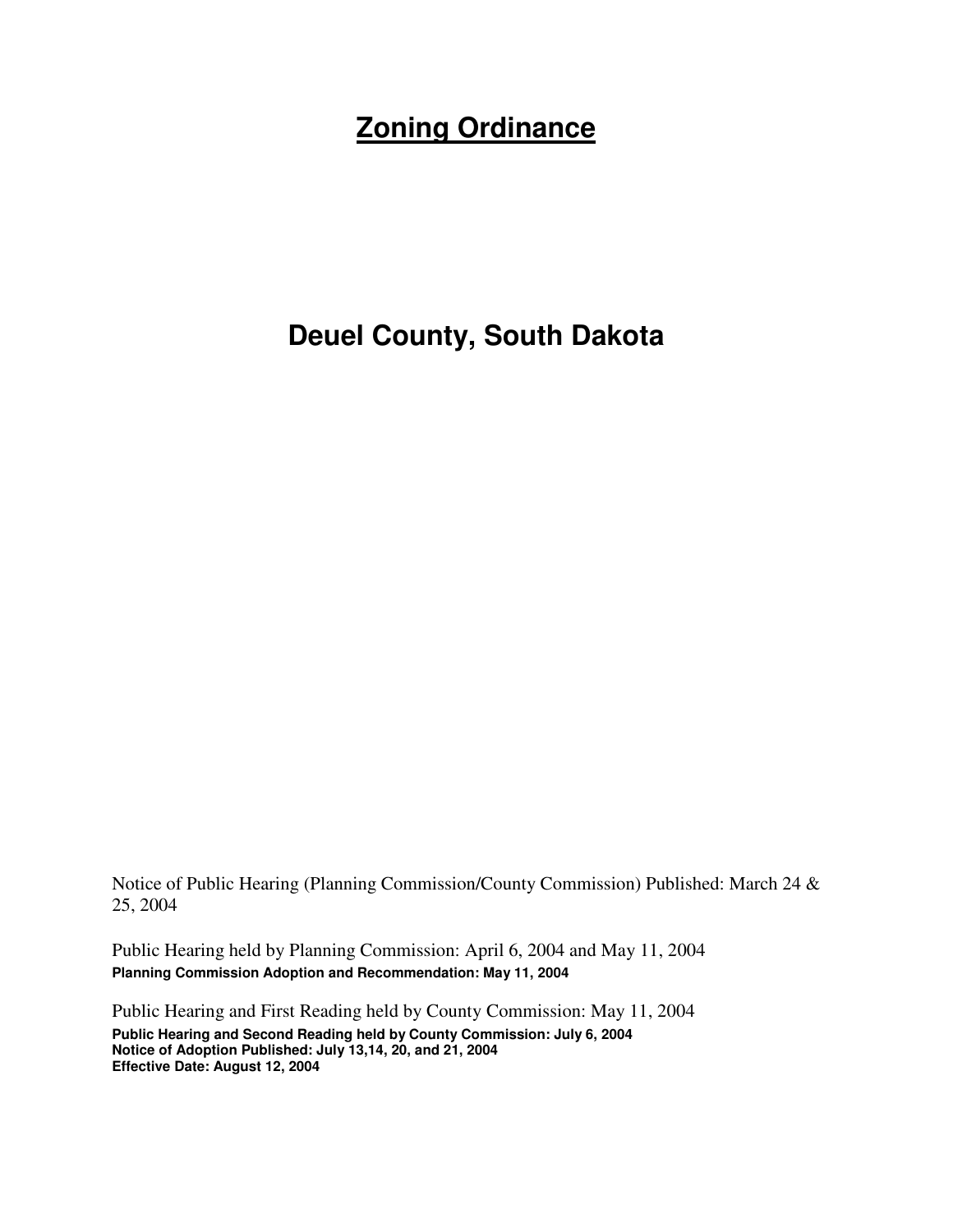#### **TABLE OF CONTENTS**

| <b>ARTICLE I</b>                                                                                                     |                                                                        |  |
|----------------------------------------------------------------------------------------------------------------------|------------------------------------------------------------------------|--|
| Section 101.<br>Section 102.<br>Section 103.<br>Section 104.                                                         | Provisions of Ordinances Declared to be Minimum Requirements 3         |  |
| <b>ARTICLE II</b>                                                                                                    |                                                                        |  |
| <b>ARTICLE III</b>                                                                                                   |                                                                        |  |
| Section 301<br>Section 302<br>Section 303<br>Section 304<br>Section 305<br>Section 306                               |                                                                        |  |
| <b>ARTICLE IV</b>                                                                                                    |                                                                        |  |
| Section 401<br>Section 402<br>Section 403<br>Section 404<br>Section 405<br>Section 406<br>Section 407<br>Section 408 |                                                                        |  |
| <b>ARTICLE V</b>                                                                                                     | Board of Adjustment, Appeals, Variance, and Special Exceptions23       |  |
| Section 501<br>Section 502<br>Section 503<br>Section 504<br>Section 505<br>Section 506<br>Section 507                | Board of Adjustment has Powers of Administrative Officer on Appeals 27 |  |
| <b>ARTICLE VI</b>                                                                                                    | Duties of County Zoning Officer County Board of Adjustment, and Courts |  |
| <b>ARTICLE VII</b>                                                                                                   |                                                                        |  |
| <b>ARTICLE VIII</b>                                                                                                  |                                                                        |  |
| Section 801<br>Section 802<br>Section 803<br>Section 804<br>Section 805<br>Section 806                               | Construction and Use to be as Provided in Application, Plan, Permits,  |  |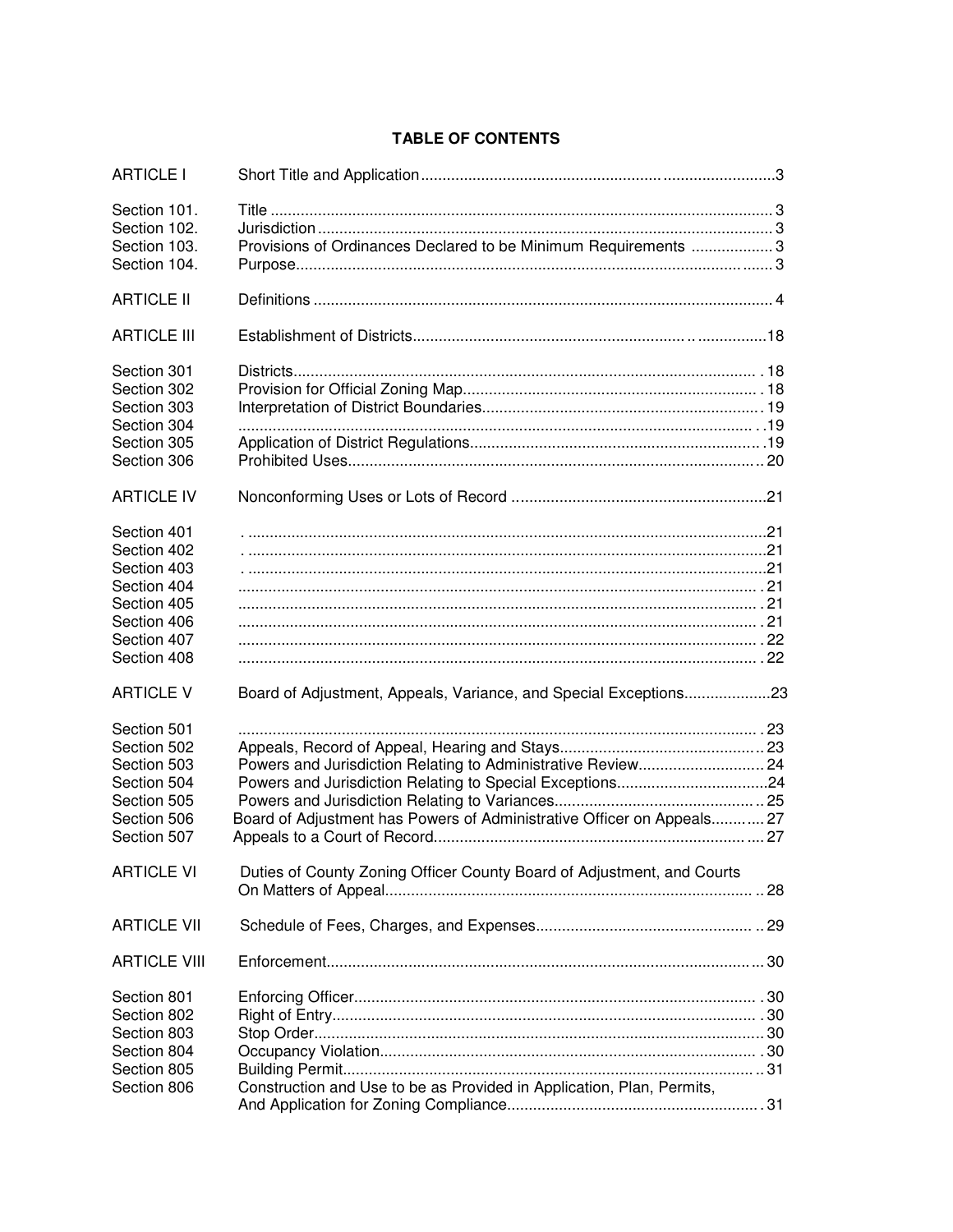| Section 807<br>Section 808      |                                                                                                                                         |  |
|---------------------------------|-----------------------------------------------------------------------------------------------------------------------------------------|--|
| <b>ARTCLE IX</b>                |                                                                                                                                         |  |
| Section 901<br>Section 902      | Petition by Indiviual Landowner or by County for Zoning Change 34<br>Hearing by Planning Commission on proposed Change - Publication of |  |
| Section 903                     |                                                                                                                                         |  |
| Section 904                     | Adoption or Rejection by County Commissioners - Publication of Change 34                                                                |  |
| Section 905                     |                                                                                                                                         |  |
| <b>ARTICLE X</b>                |                                                                                                                                         |  |
| Section 1001                    |                                                                                                                                         |  |
| Section 1002                    |                                                                                                                                         |  |
| Section 1003                    |                                                                                                                                         |  |
| <b>ARTICLE XI</b>               |                                                                                                                                         |  |
| Section 1101                    |                                                                                                                                         |  |
| Section 1101.01                 |                                                                                                                                         |  |
| Section 1101.02                 |                                                                                                                                         |  |
| Section 1101.03                 |                                                                                                                                         |  |
| Section 1101.04                 |                                                                                                                                         |  |
| Section 1101.05                 |                                                                                                                                         |  |
| Section 1101.06                 |                                                                                                                                         |  |
| Section 1101.07                 |                                                                                                                                         |  |
| Section 1102                    |                                                                                                                                         |  |
| Section 1102.01                 |                                                                                                                                         |  |
| Section 1102.02                 |                                                                                                                                         |  |
| Section 1102.03                 |                                                                                                                                         |  |
| Section 1102.04                 |                                                                                                                                         |  |
| Section 1102.05                 |                                                                                                                                         |  |
| Section 1103                    |                                                                                                                                         |  |
| Section 1103.01                 |                                                                                                                                         |  |
| Section 1103.02                 |                                                                                                                                         |  |
| Section 1103.03                 |                                                                                                                                         |  |
| Section 1103.04                 |                                                                                                                                         |  |
| Section 1103.05                 |                                                                                                                                         |  |
| Section 1103.06                 |                                                                                                                                         |  |
| Section 1103.07                 |                                                                                                                                         |  |
| Section 1103.08                 |                                                                                                                                         |  |
| Section 1104<br>Section 1104.01 |                                                                                                                                         |  |
| Section 1104.02                 |                                                                                                                                         |  |
| Section 1104.03                 |                                                                                                                                         |  |
| Section 1104.04                 | Uses Permitted by Special Exception if Deemed Not Detrimental to District49                                                             |  |
| Section 11.05                   |                                                                                                                                         |  |
| Section 1105.01                 |                                                                                                                                         |  |
| Section 1105.02                 |                                                                                                                                         |  |
| Section 1105.03                 | Delineation and Regulation of Aquifer Protection Overlay Zones 52                                                                       |  |
| Section 1105.04                 |                                                                                                                                         |  |
| Section 1105.05                 |                                                                                                                                         |  |
| Section 1105.06                 |                                                                                                                                         |  |
| Section 1105.07                 |                                                                                                                                         |  |